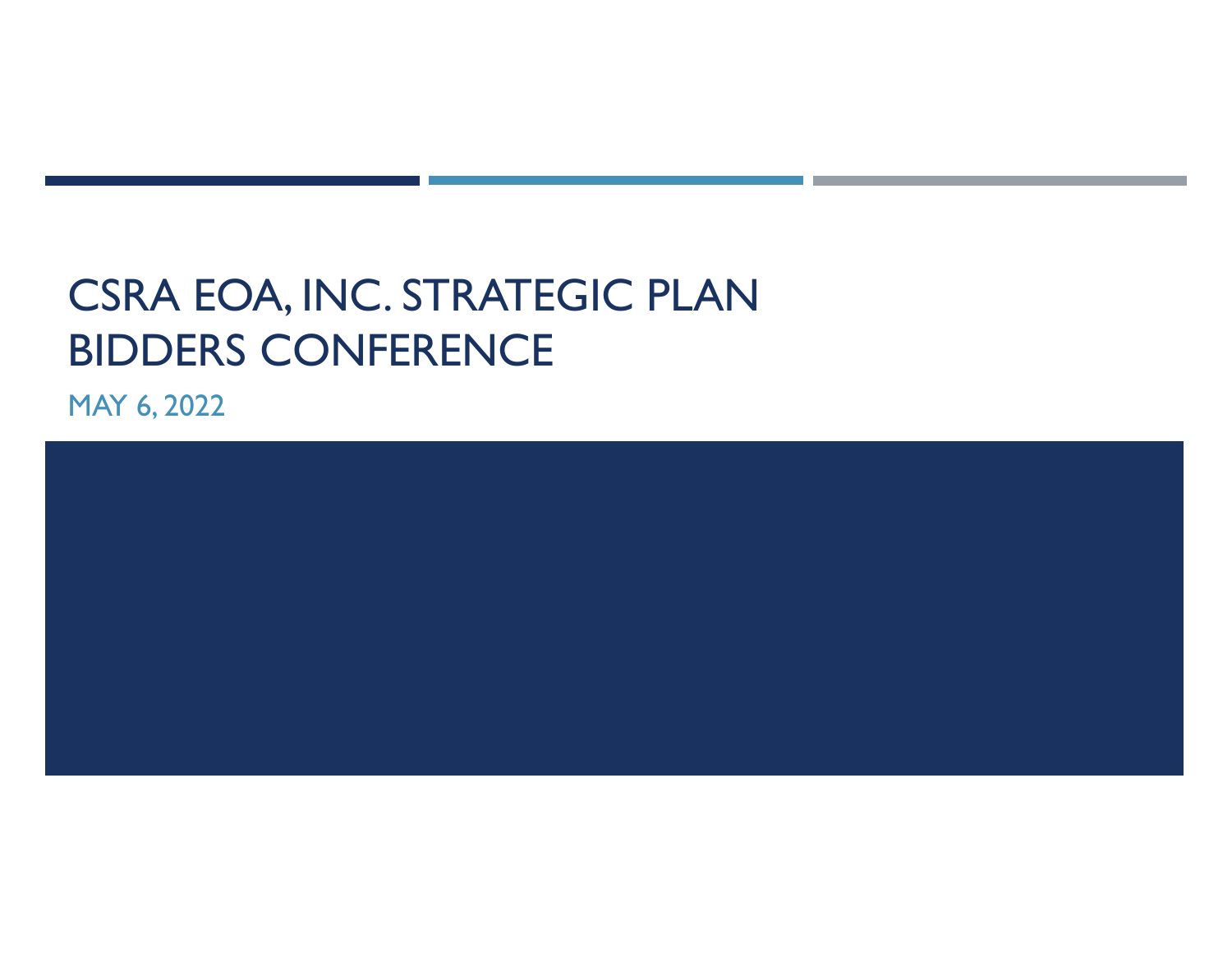#### SIGNIFICANT DATES

- $\left\vert \cdot \right\vert$ RFP Released: Tuesday, April 15, 2022
- $\mathcal{L}_{\mathcal{A}}$ RSVP for Bidders Conference by: April 29, 2022 at 12:00 noon
- $\mathcal{L}_{\mathcal{A}}$ Virtual Bidders Conference: May 6, 2022 at 10:00 a.m.
- $\mathbb{R}^3$ Proposals due: Monday, May 23, 2022
- $\mathcal{L}_{\mathcal{A}}$ Vendor selection: May 31, 2022
- $\mathcal{L}_{\mathcal{A}}$ Project begins: June 1, 2022

*Please enter questions into the chat throughout the presentation. Thank you.*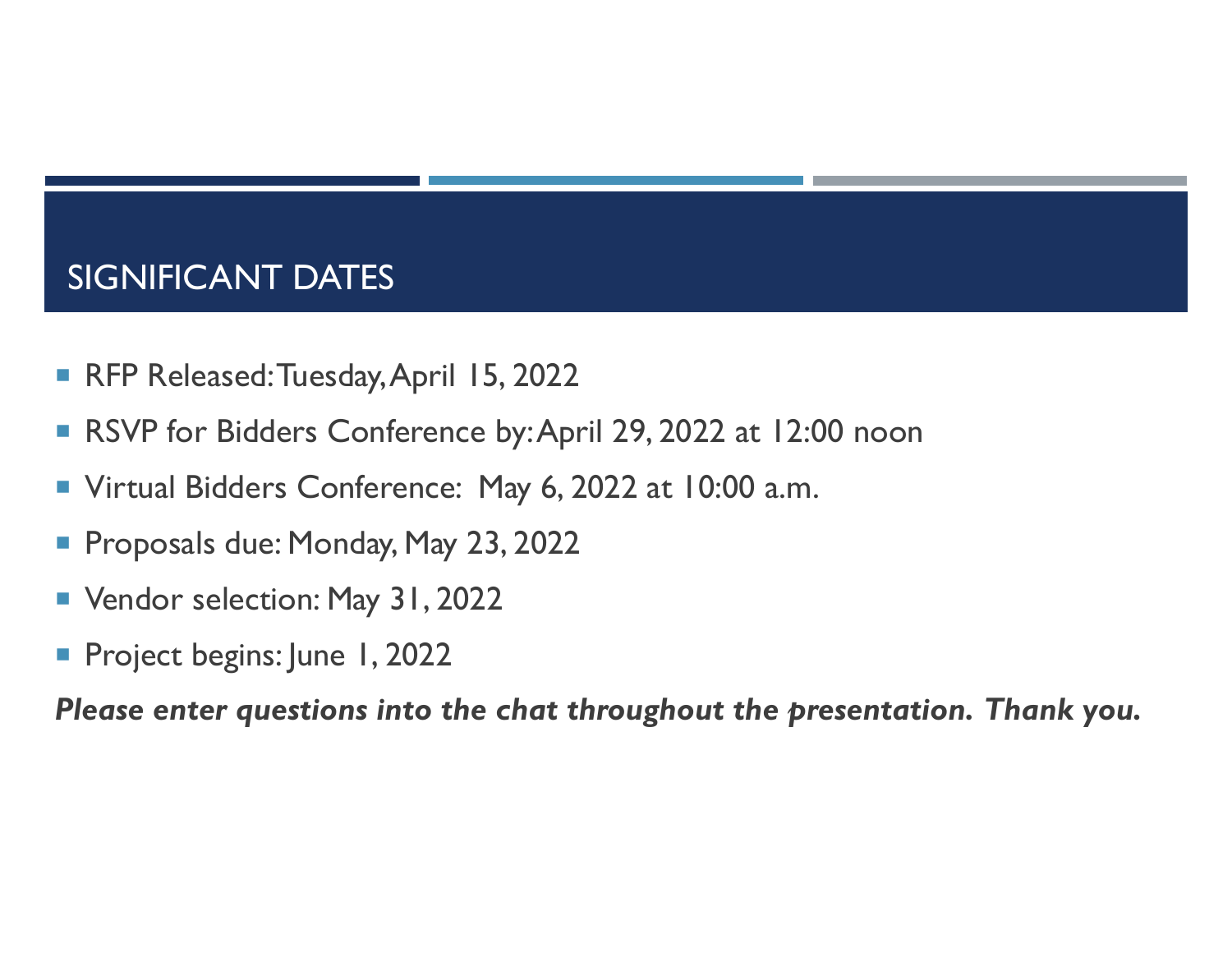#### RFP CONTENTS

- $\mathcal{L}_{\mathcal{A}}$ About the Organization
- $\mathcal{C}^{\mathcal{A}}$ Project Overview
- $\mathcal{C}^{\mathcal{A}}$ Scope of Work and Deliverables
- $\mathcal{C}$ Project Goals and Target Audience
- $\mathcal{L}_{\mathcal{A}}$ Ownership and Confidentiality
- $\mathcal{L}_{\mathcal{A}}$ Proposal Format
- $\mathcal{L}_{\mathcal{A}}$ Scoring
- $\mathcal{C}^{\mathcal{A}}$ Process for Proposal Submission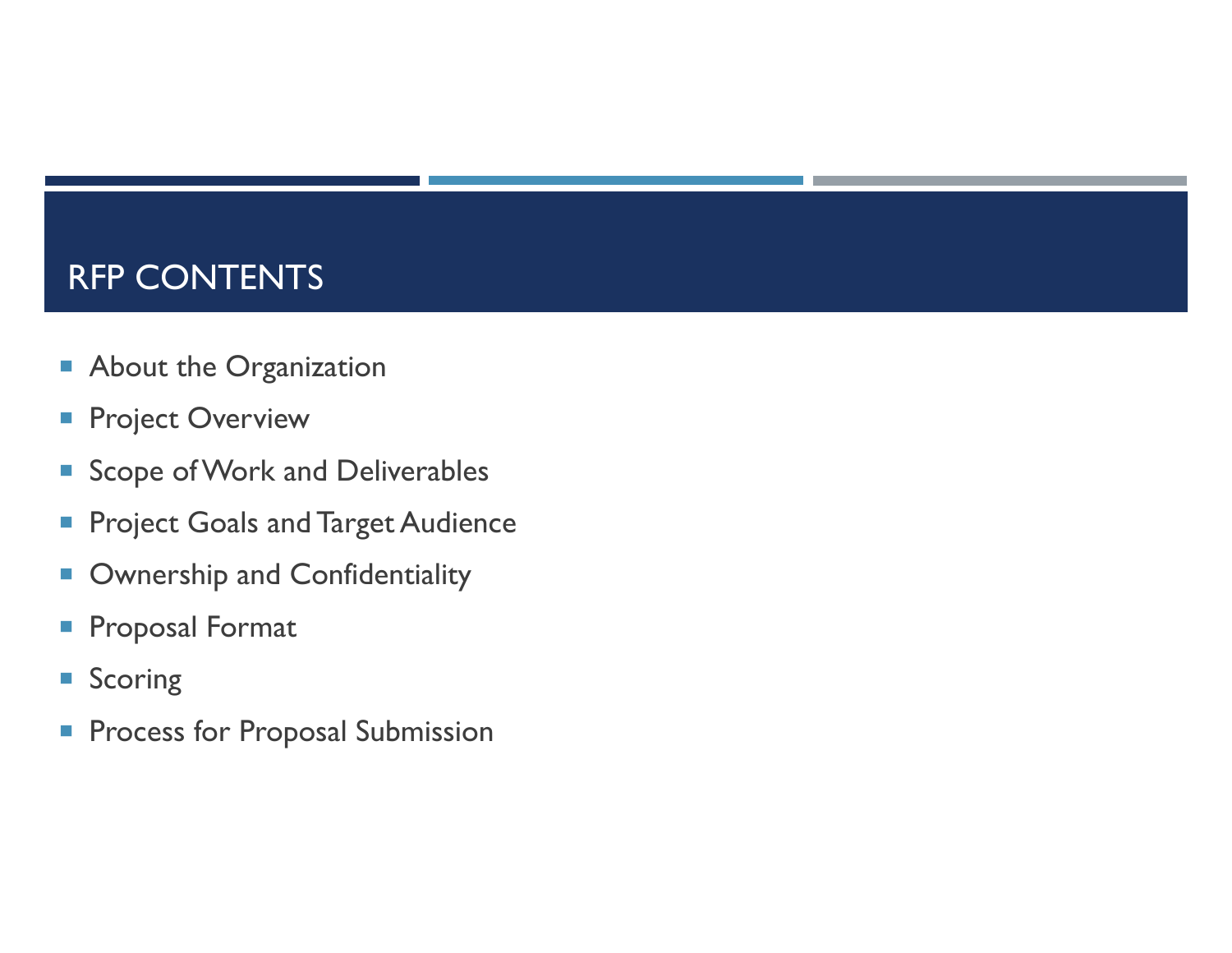#### SUBMISSION OF PROPOSALS – GENERAL INFORMATION

#### $\vert \ \ \vert$ **Section 1: General Information**

- $\overline{\mathbb{R}^n}$  Name, title, address, phone number and email address for primary contact and for each person that will be engaged in this project.
- Organization Background. Summary of who you are, what you do, number of employees, and experience with strategic planning. Indicate whether the firm is a small or woman- or minority-owned business.
	- Must include a statement indicating you are not on the U.S. General Services Administrator's System for Award Management's (SAM's) list of excluded entities
	- $\blacksquare$  Must disclose in an exhibit to the proposal, any possible conflicts of interest that may result from the award of the contract. Except as otherwise disclosed in the proposal, the Bidder affirms that to the best of its knowledge there exists no actual or potential conflict between the Bidder, the Bidder's project manager(s) or its family's business or financial interests ("Interests") and the services provided under the Contract.
- П Brief explanation of your approach to strategic planning and knowledge of project management.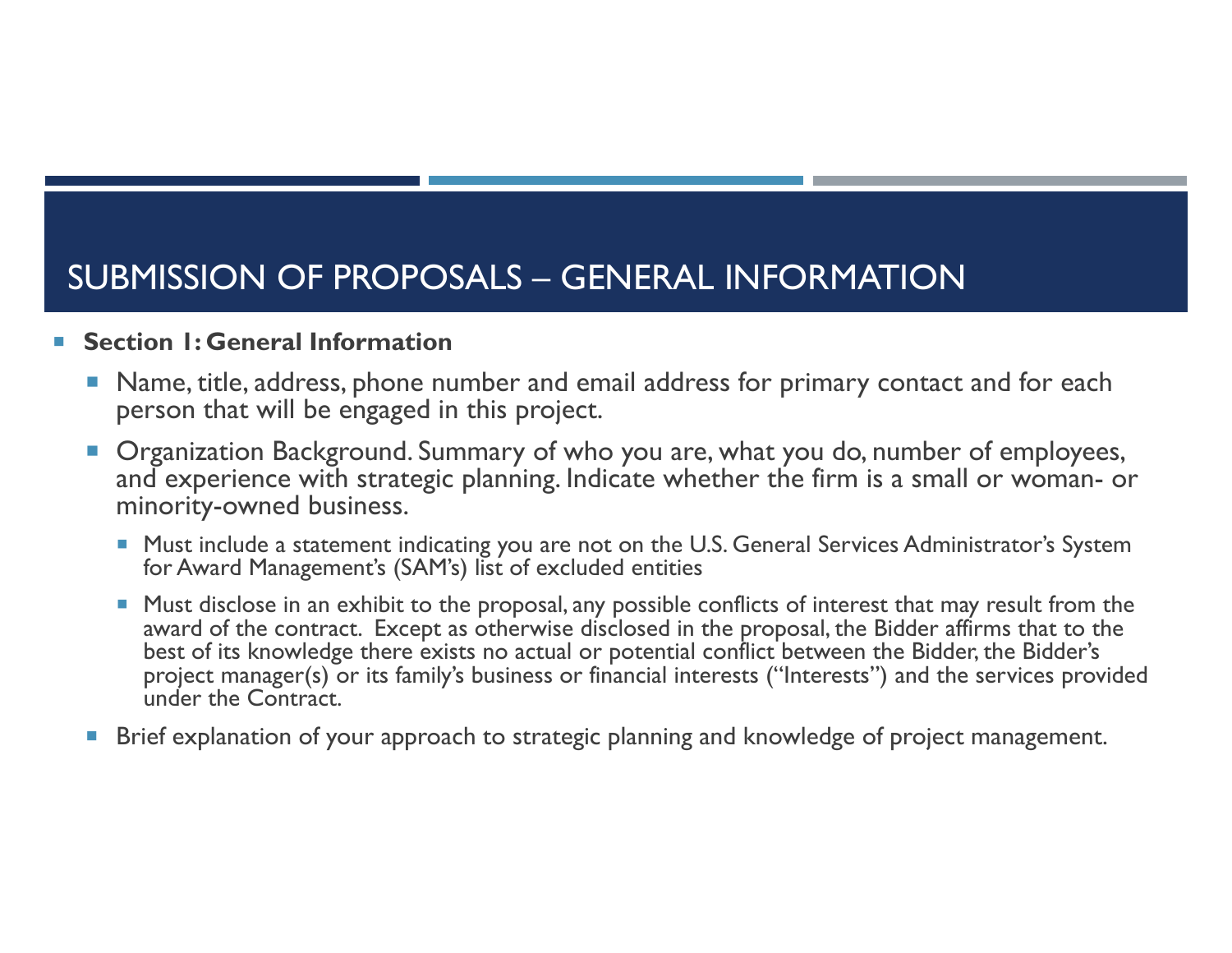#### SUBMISSION OF PROPOSAL - QUALIFICATIONS AND ROLES

Section II:

- $\overline{\phantom{a}}$  Summary of experience in strategic planning process – especially in working with nonprofits and/or community action agencies.
- $\mathbb{R}^n$ List of some similar projects and three (3) references.
- $\Box$  Qualifications and duties of staff to be assigned to the project; specify contact person with contact information.
	- **P** Vendor may not sub-contract out any of the work without the pre-approval of the sub-contractor by CSRA EOA, Inc.
- $\mathcal{C}_{\mathcal{A}}$  Knowledge of or history in working with any of the following programs:
	- $\mathcal{C}$  Community Services Block Grant Program, Head Start Program, Weatherization Assistance Program, Supportive Services for Veteran Families or Housing Counseling Programs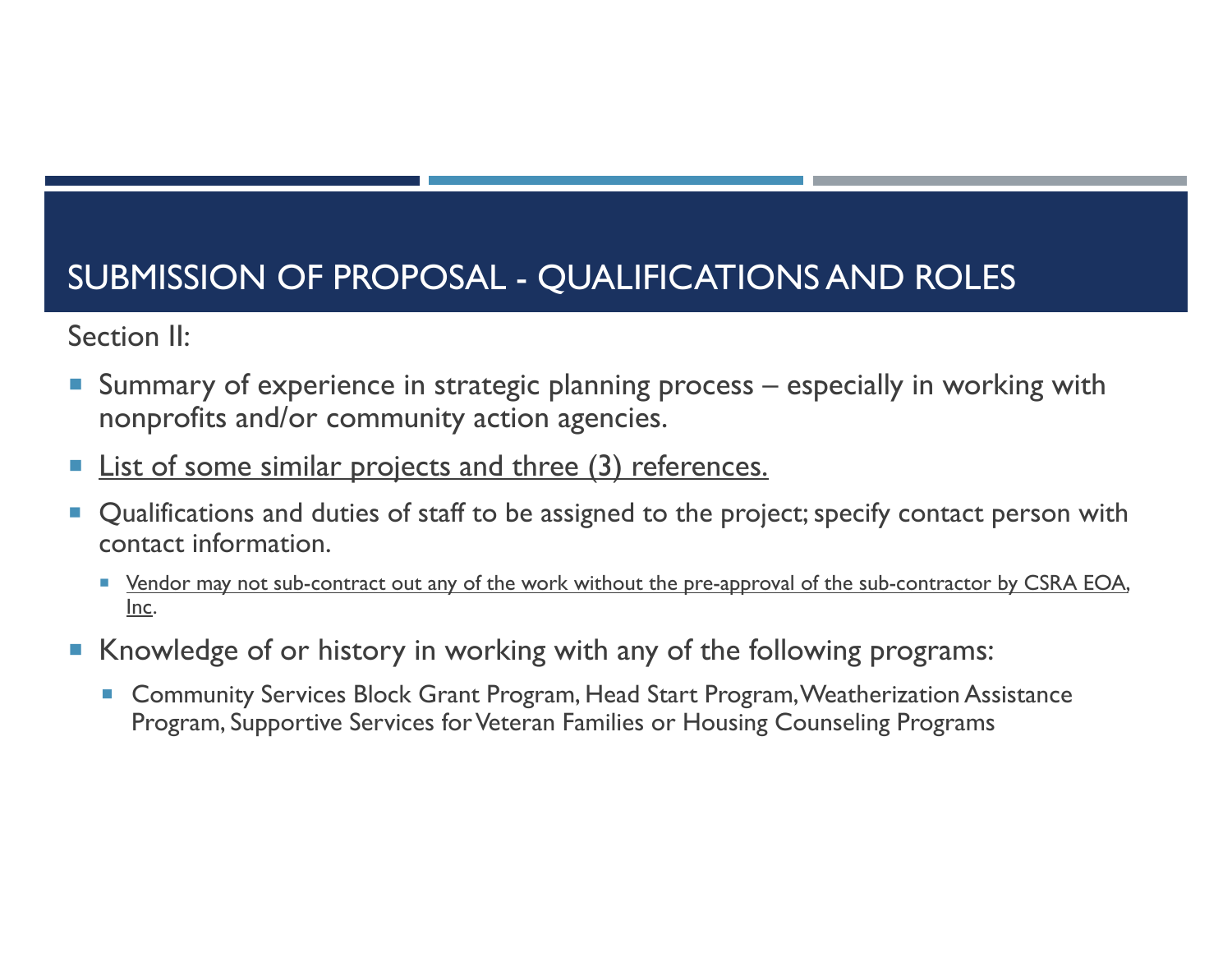### SUBMISSION OF PROPOSALS – WORK PLAN WITH SCOPE & **DELIVERABLES**

Section III:

- $\mathcal{C}_{\mathcal{A}}$  Project Plan with Scope of Work to include:
	- **Timeline with the specific activities and amount of time required for each stage of the project, with** milestones/deliverables.
		- Should include visioning/planning stage (meetings with staff, board, community partners, clients)
		- **Planning stage**
		- **Plan development and submission for final approval**
	- Budget based on specific activities– include a proposed payment scheduled tied to project milestones/deliverable.
	- Dedicated Resources (Staff & Hours) attach resume and either job description of list of activities for each staff member assigned to the project.
- $\mathcal{L}_{\mathcal{A}}$ Estimated hours for the project must be included in the proposal.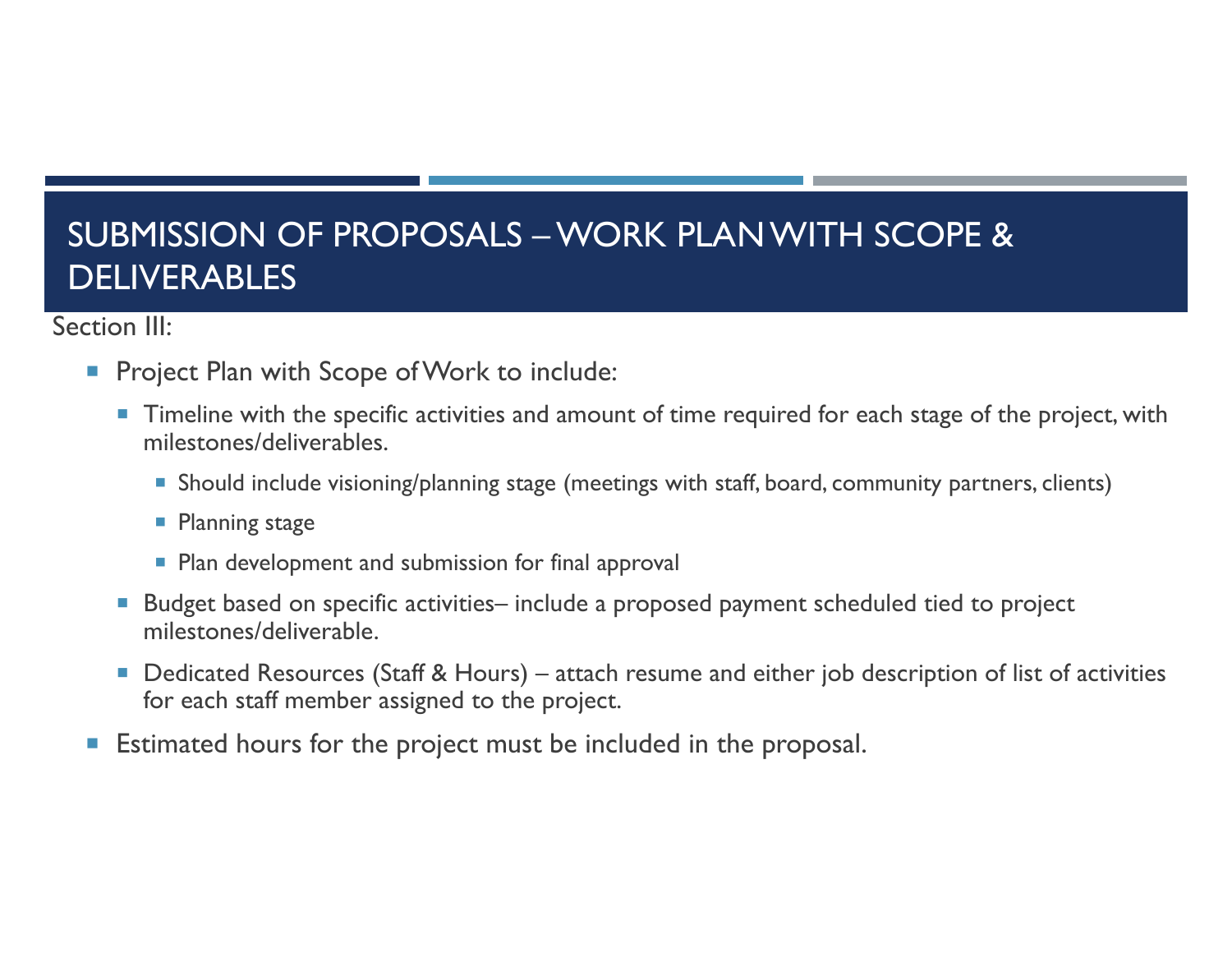#### KEY DELIVERABLES

- Activity: Focus groups, interview sessions, surveys, meetings with board of directors, staff, clients, volunteers, community partners, etc.
- Notes from meetings/planning sessions with board of directors, staff, clients, volunteers, community partners, etc.
- Strategic Plan Actionable; to include goals, objectives, strategies, metrics
- **EXPEDENT Communications Plan for Strategic Plan implementation and results**
- Recommendations regarding the plan's implementation and support structure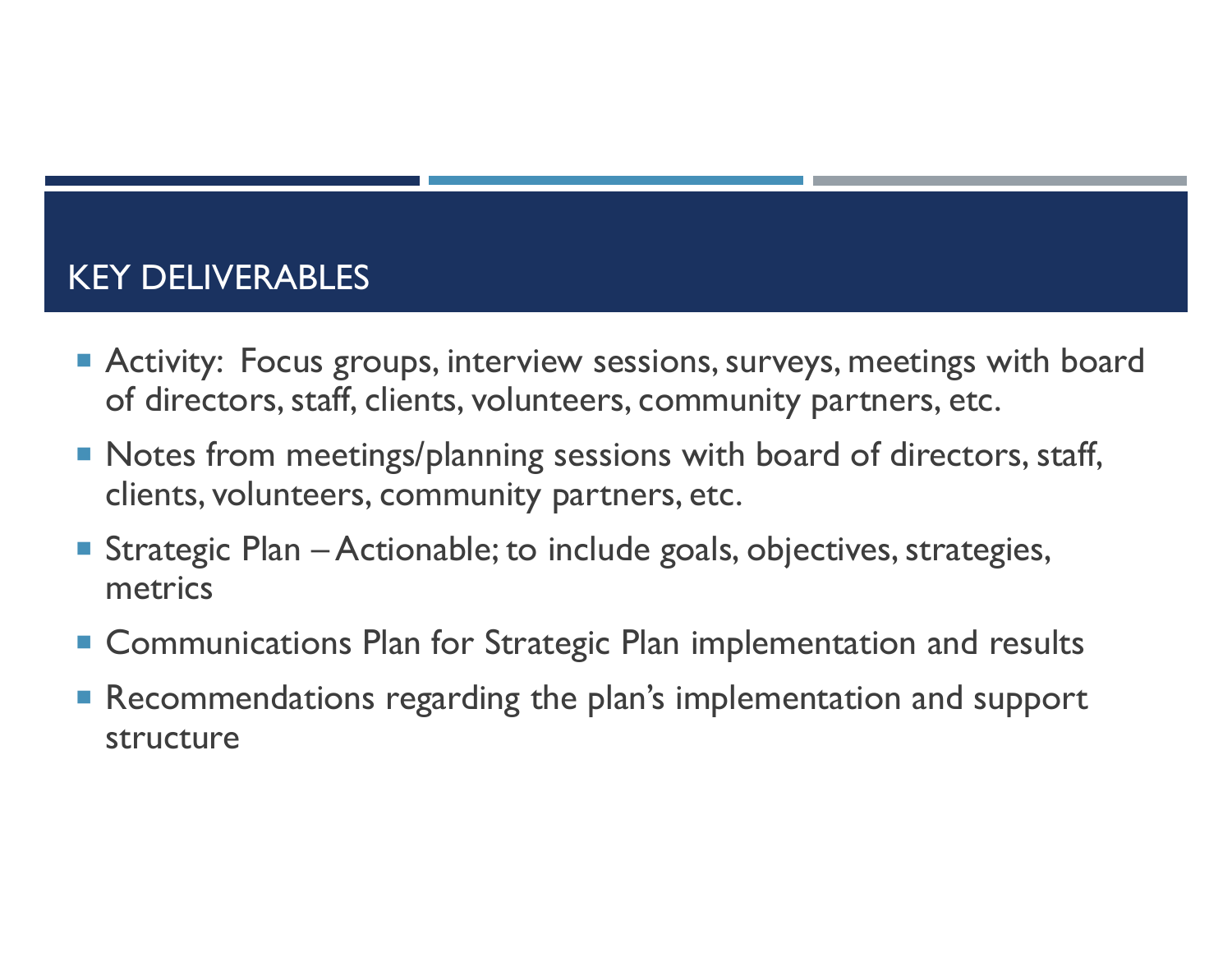#### PROPOSAL SUBMISSION PROCESS

- Proposals are due by 5:00 PM Eastern on Monday, May 23, 2022 (5/23/22).
- Inquiries concerning this RFP should be directed via email to Sharon DuBose, PMP, CCAP at sedubose@csraeoa.org. All questions should be submitted in writing by 5:00 p.m. on 5/12/22. Answers will be posted to the website by COB on 5/13/22.
- All costs incurred in the preparation of a response to this RFP are the responsibility of the bidder and will not be reimbursed by CSRA EOA, Inc.
- **Proposals should be submitted in PDF format via email to sedubose@csraeoa.org before the closing submission date and time.**
- Late arrivals will not be accepted. **Mailed submissions will not be accepted.**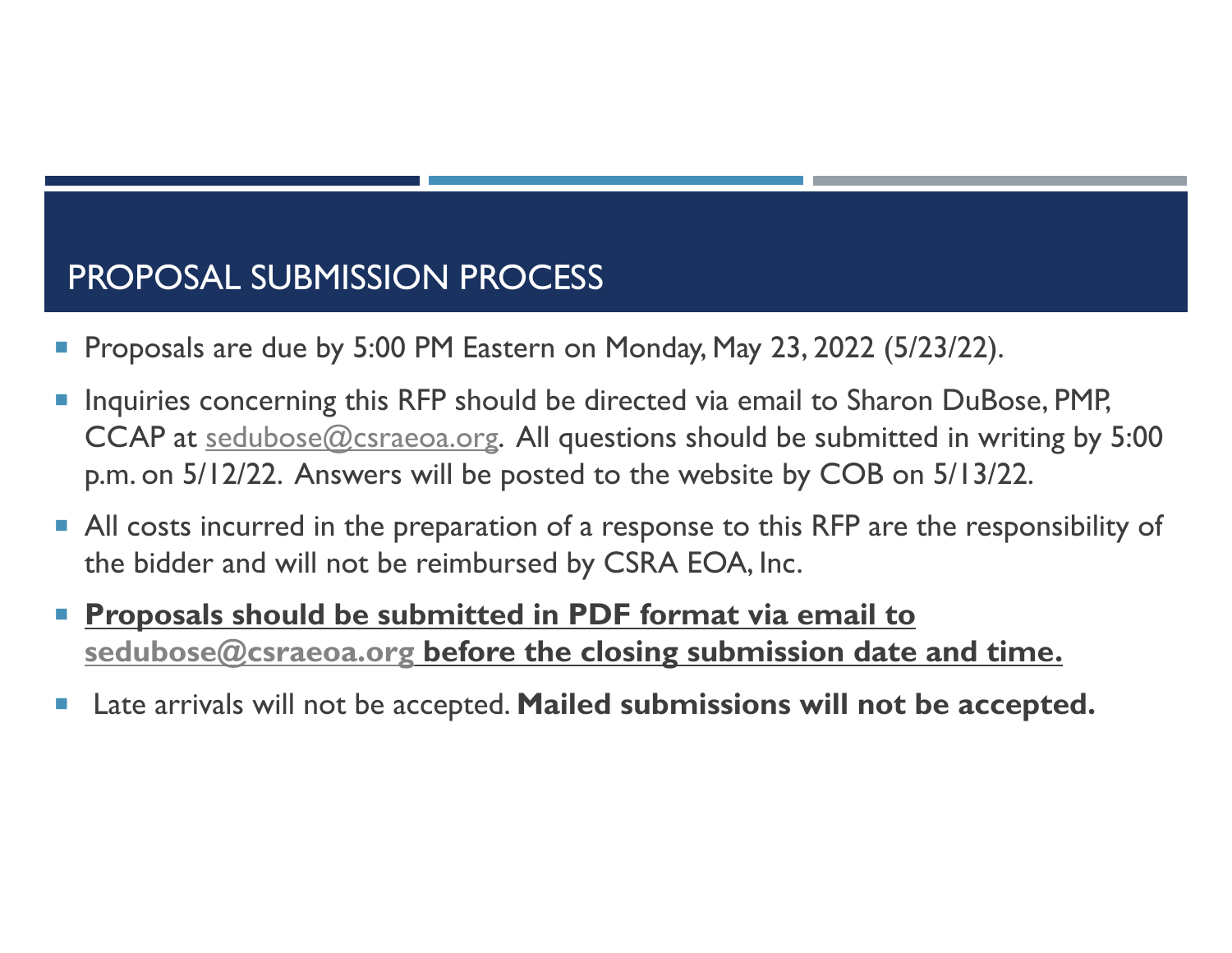### SCORING OF PROPOSALS

- $\Box$ **Qualifications**
- $\mathbb{R}^2$ Scope of the Proposal
- $\overline{\mathbb{R}^n}$ Work Plan
- $\Box$ Budget

The award will be made to the qualified bidder whose proposal is most advantageous to CSRA EOA, Inc. with price and other factors considered.

CSRA EOA, Inc., in its sole discretion, may request proposal presentations by meeting with any or all bidders to clarify or negotiate modifications to proposals. However, CSRA EOA, Inc. reserves the right to make an award without further discussion of the proposals submitted. Therefore, proposals should be submitted initially on the most favorable terms, from both technical and price standpoints, that the bidder can propose.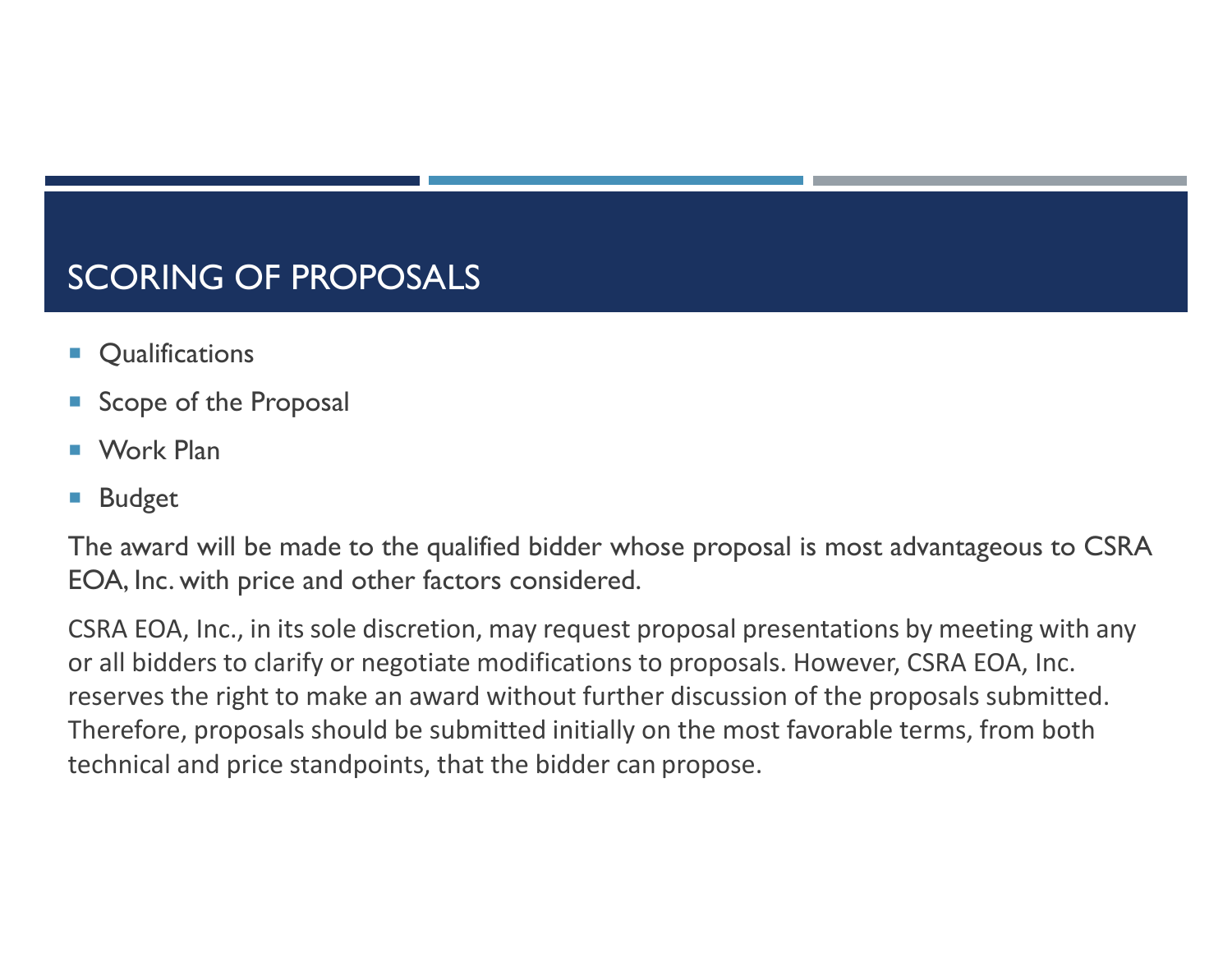#### ADDITIONAL INFORMATION AVAILABLE

#### www.csraeoa.org website:

- $\mathcal{C}_{\mathcal{A}}$  "About Us" section, click on "Official Documents":
	- **Agency Needs Assessment Reviews** 
		- Community Needs Assessment 2021
		- COVID-19 Needs Assessment (2020)
	- **Agency Strategic Plans** 
		- Strategic Plan 2017 2022 & Strategic Plan Report Year 5
- **Programs Section** 
	- **List of Programs click on to learn more about each of the programs.**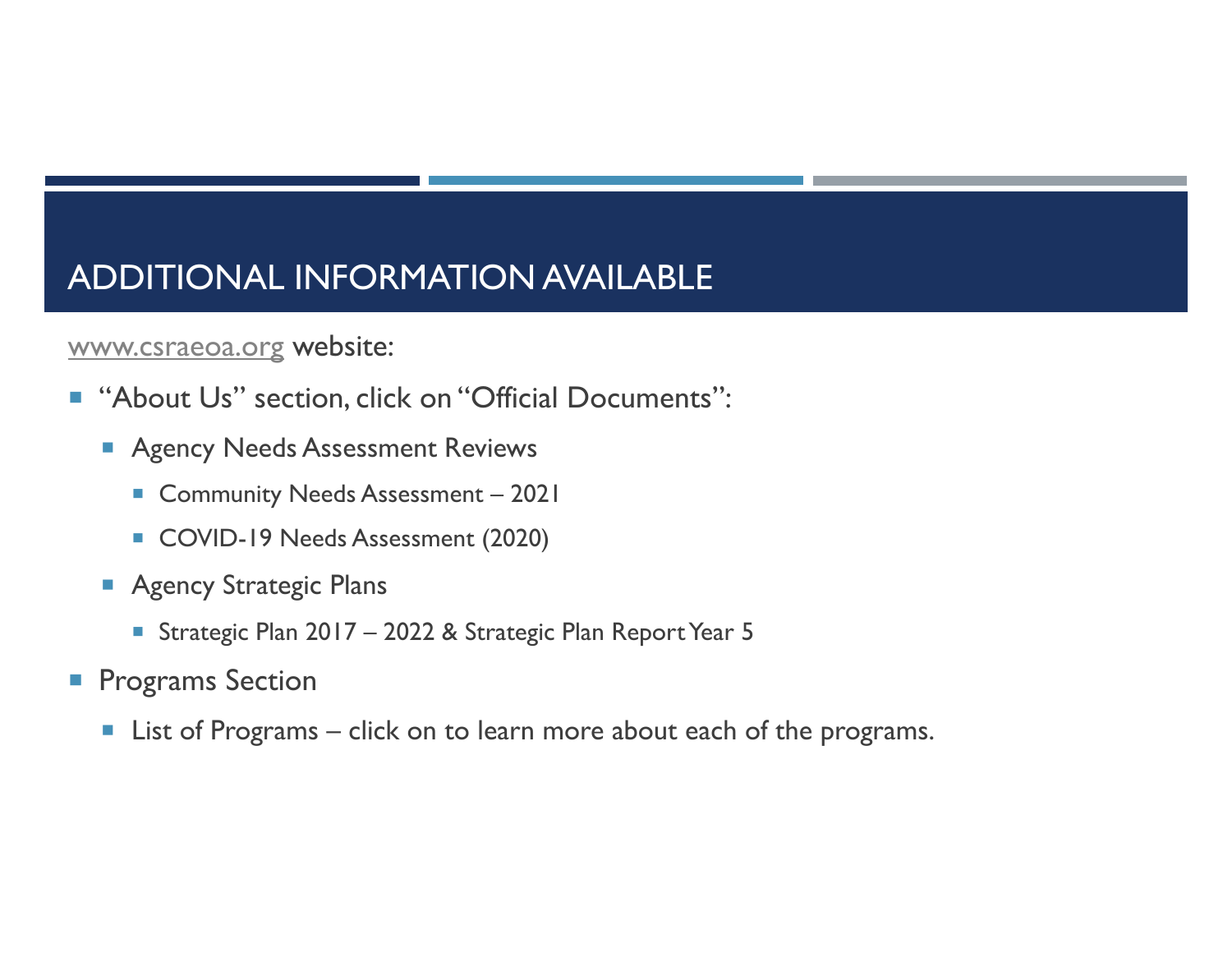## ADDITIONAL INFORMATION AVAILABLE (CONTINUED)

- **https://www.acf.hhs.gov/ocs/programs/community-services-block**grant-csbg (CSBG)
- **https://eclkc.ohs.acf.hhs.gov/ (Head Start/Early Head Start)**
- https://www.energy.gov/eere/wap/weatherization-assistanceprogram (Weatherization)
- **https://communityactionpartnership.com/search**page/?fwp\_1=strategic-planning (Community Action Agency Strategic Planning Resources)